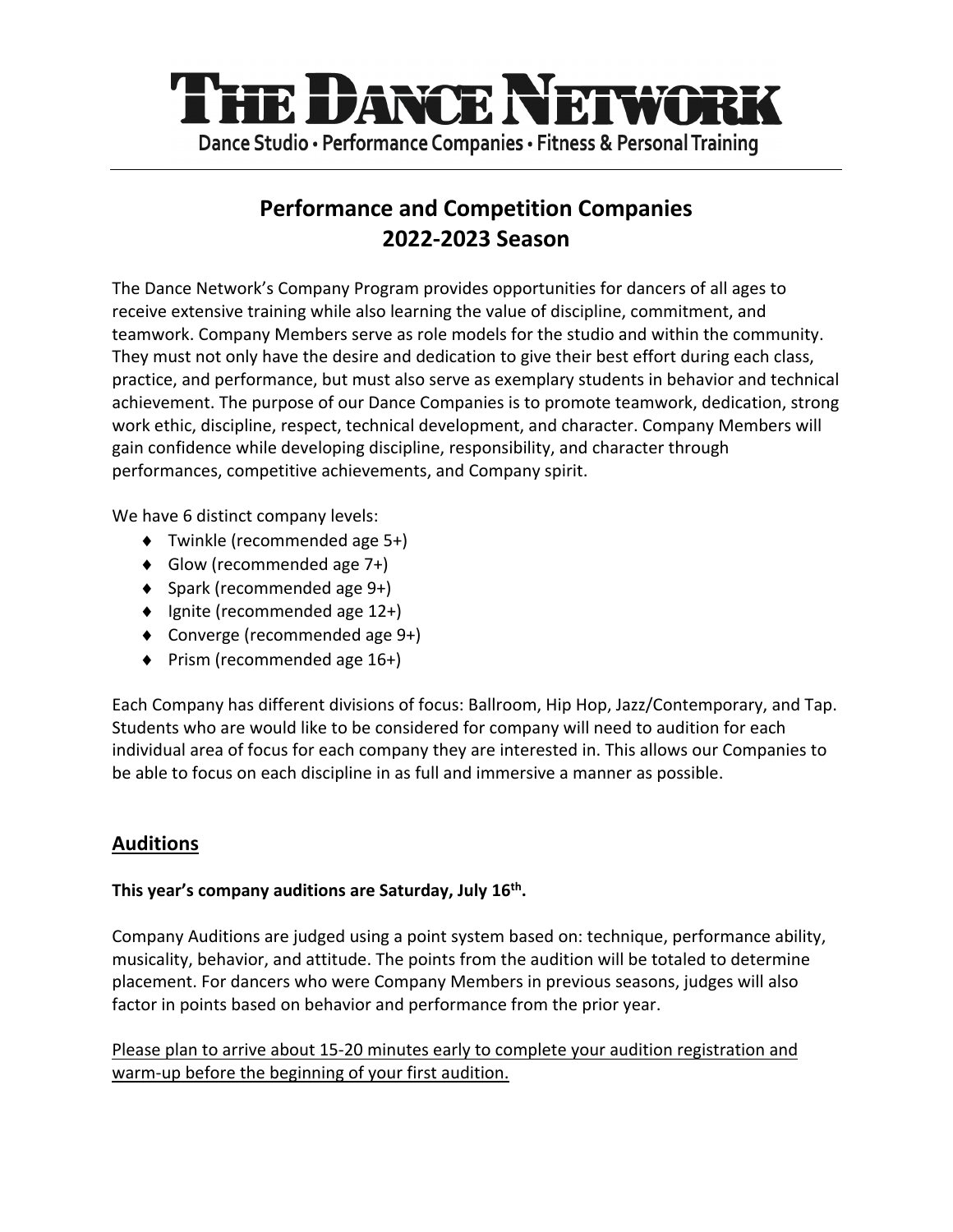*Note:* Company placements are not determined by age. Companies are formed based on students of similar levels and goals to create the best environment for dancers to grow, learn, and thrive together as a group.

#### **Audition Schedule:**

- **Saturday, July 16th**
	- 1:00pm Hip Hop Companies
	- 2:00pm Jazz/Contemporary Companies
	- 3:00pm Tap Companies
	- 4:00pm Ballroom Companies

## **Performances, Events, and Other Opportunities**

Our Company Dancers get a number of special opportunities throughout the year not available to our recreational studio dancers. As well, they are always the highlight of our studio showcases! Companies are often invited to perform for special events and organizations throughout the year. We will inform our Company Dancers and families about these opportunities as information becomes available.

Company Members can earn volunteer hours by assisting with Shine!, our Student Choreography Showcase, which is co-produced and coordinated in part by our Companies. Additional volunteer hours can be earned by helping at our booth for the Earth Day Festival each year in April and assisting with showcase preparation, as well.

#### **Calendar Highlights**

A full schedule of events for the year will be available in July, but here are some of the big company events we want you to know about!

- August through June
	- 10<sup>th</sup> Company Season
	- Regular Company rehearsals
- October The Voodoo Strut Halloween Performance
- February Dupree Dance Expo (Competition & Convention)
- March Nebula Dance Lab's HHII Festival
- April
	- Shine! Student Choreography Showcase
	- Earth Day Festival
- May Heat Convention & Competition (Tentative)
- June Series 7 Studio Showcase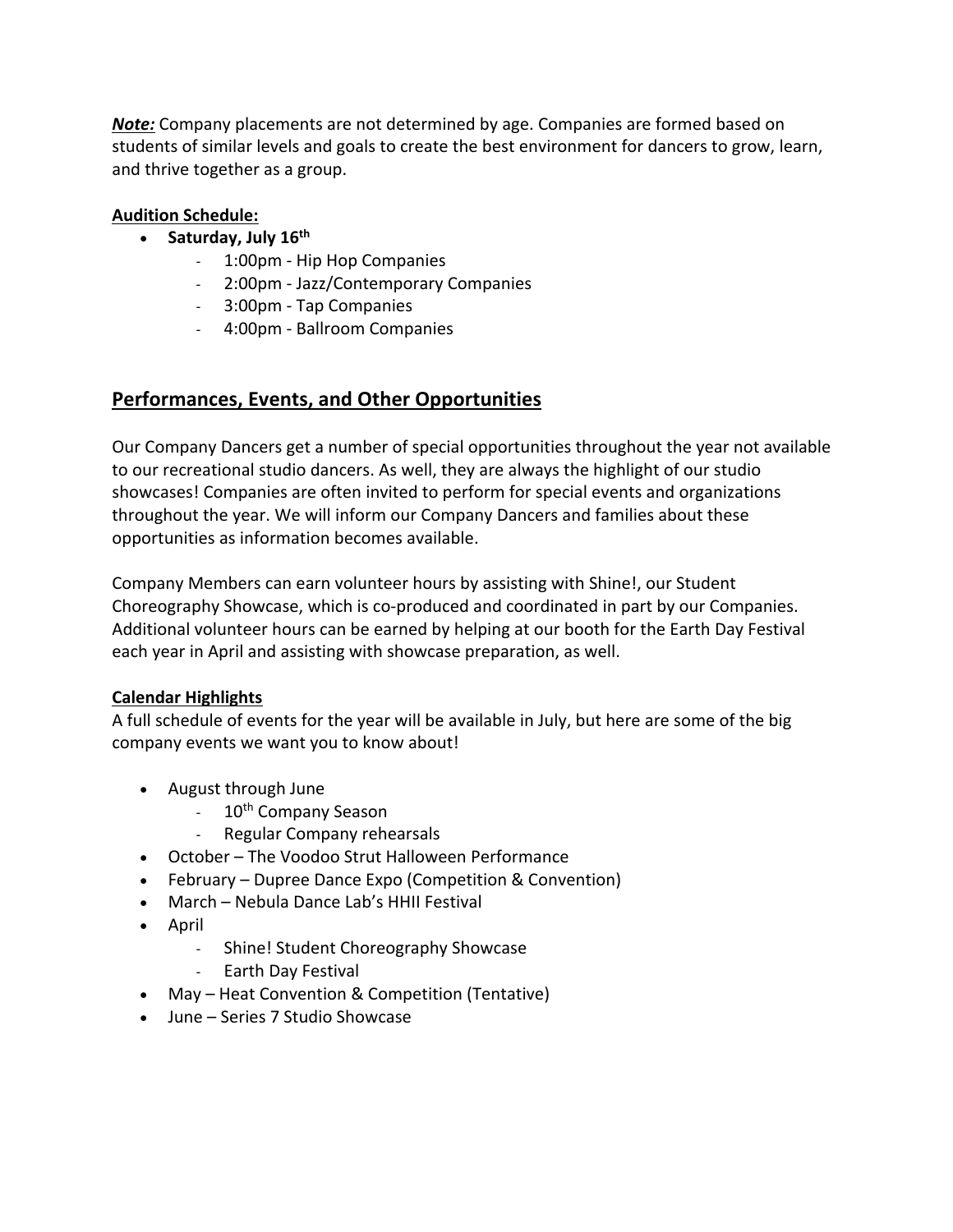# **Company Requirements**

Please carefully read the Company requirements section.

Companies have a Company Fee of \$500 per Member (not per Company) broken down into 5 monthly payments. Dancers who are in multiple companies will need to pay one \$500 Company Fee for the first Company and \$175 Costume Fee for each additional company. We have included a list of what this cost does and does not include at the end of this section. To help offset the Company Fee, we will have a meeting with all new Company Members and families at the beginning of August to discuss fundraising opportunities. We are always willing to explore scholarship opportunities for our families, as well.

#### **Twinkle & Glow**

These Companies are for dancers who are looking to get some competition and convention experience while having fun and learning in a team environment.

- **Required classes:**
	- **Ballroom:** At least one ballroom/social dance class, one technique class (ballet or jazz), and one company rehearsal per week
	- **Hip Hop:** At least one hip hop class, one technique class (ballet or jazz), and one company rehearsal per week
	- **Jazz/Contemporary:** At least one ballet class, one jazz class, and one company rehearsal per week
	- **Tap:** At least one tap class, one technique class (ballet or jazz), and one company rehearsal per week
- **Attendance requirements:** Dancers may not miss more than 5 company rehearsals per Company season (August - June) and no unexcused absences during the months of major performances or competition. Tardiness can affect eligibility.
- **Performance requirements:** All Company Members are expected to attend Dupree Dance Expo in February of each dance season and perform in the 2 major studio productions (The Voodoo Strut in October and Series 7 in June).
- **Other performance information:** There are numerous performance opportunities throughout the year and all company dancers are encouraged and expected to perform at as many of these as possible.

## **Spark**

These Companies focus on more rigorous competition and convention preparation. We also provide a training track that helps to prepare Company Members for real world professional auditions and performances.

- **Required classes:**
	- **Ballroom:** At least one ballroom/social dance class, one ballet class, one additional technique class (ballet, contemporary, or jazz), and one company rehearsal per week
	- **Hip Hop:** At least one hip hop class, one ballet class, one jazz class, and one company rehearsal per week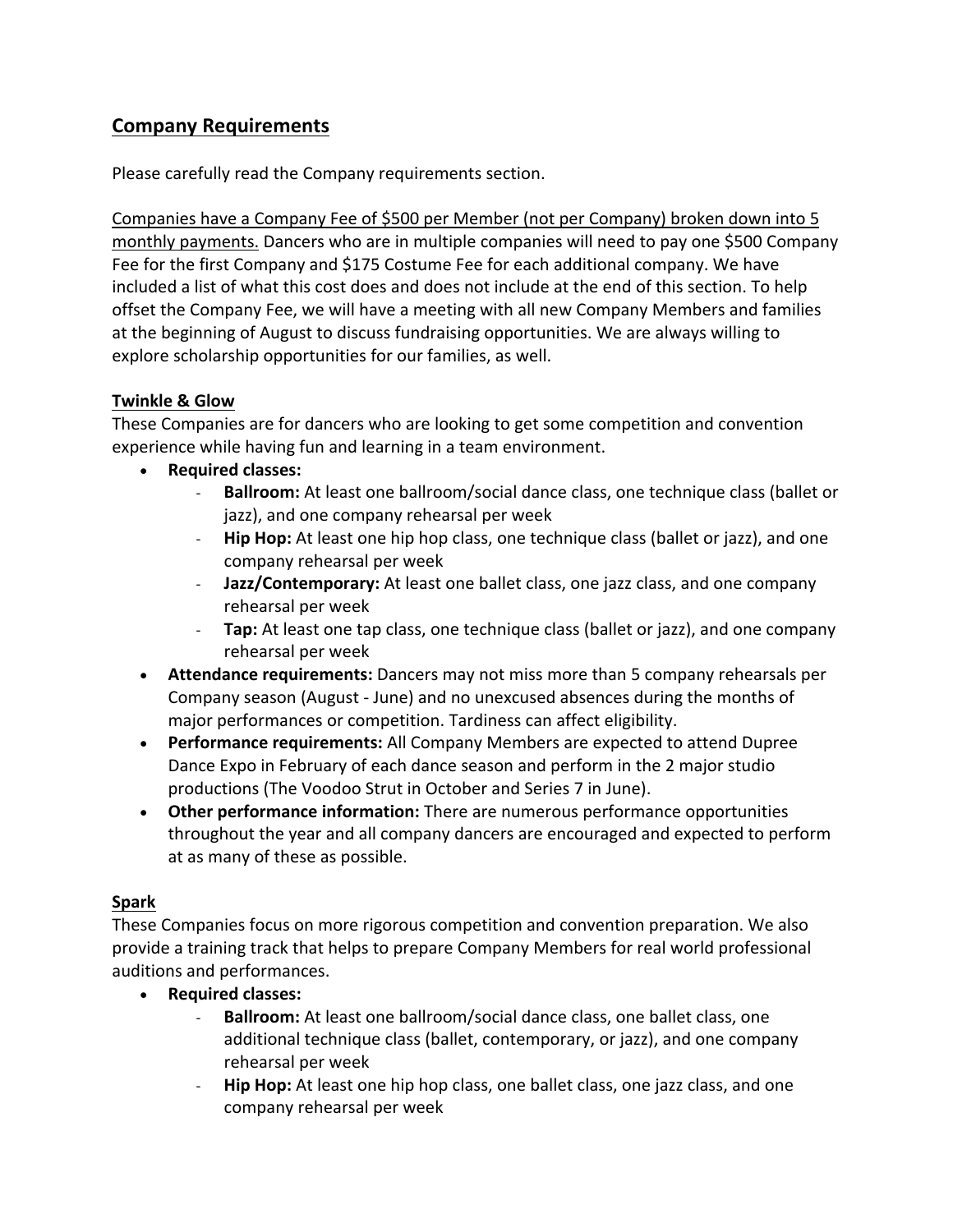- **Jazz/Contemporary:** At least one ballet class, one jazz class, one contemporary class, and one company rehearsal per week
- **Tap:** At least one tap class, one ballet class, one jazz class, and one company rehearsal per week
- Dancers are also highly encouraged to take additional classes, such as stretch and conditioning and other styles outside their company focus, to help improve their abilities as a well-rounded dancer
- **Attendance requirements:** Dancers may not miss more than 5 company rehearsals per performance season (September - June) and no unexcused absences during the months of major performances or competition. Tardiness can affect eligibility.
- **Performance requirements:** All Company Members are expected to attend the Dupree Dance Expo in February of each dance season, perform in Nebula Dance Lab's HHII festival, and perform in the 2 major studio productions (The Voodoo Strut in October and Series 7 in June).
- **Other performance information:** There are numerous performance opportunities throughout the year and all company dancers are encouraged and expected to perform at as many of these as possible.

## **Ignite**

These Companies prepare our dancers to work towards a proficient and professional level, emphasizing versatility and control in advance technique.

- **Required classes:**
	- *At this level, dancers are expected to be taking multiple classes per week in their discipline.*
	- **Ballroom:** At least two ballroom/social dance classes, one ballet class, one additional technique class (ballet, contemporary, or jazz), and one company rehearsal per week
	- **Hip Hop:** At least two hip hop classes (one should be advanced), one ballet class, one jazz class, and one company rehearsal per week
	- **Jazz/Contemporary:** At least one ballet class, one to two jazz classes, one to two contemporary classes, and one company rehearsal per week
	- **Tap:** At least two tap classes, one ballet class, one jazz class, and one company rehearsal per week
	- Dancers are also highly encouraged to take additional classes, such as stretch and conditioning and other styles outside their company focus, to help improve their abilities as a well-rounded dancer
- **Attendance requirements:** Dancers may not miss more than 5 company rehearsals per Company season (August - June) and no unexcused absences during the months of major performances or competition. Tardiness can affect eligibility.
- **Performance requirements:** All Company Members are expected to attend the Dupree Dance Expo in February of each dance season, perform in Nebula Dance Lab's HHII festival, and perform in the 2 major studio productions (The Voodoo Strut in October and Series 7 in June).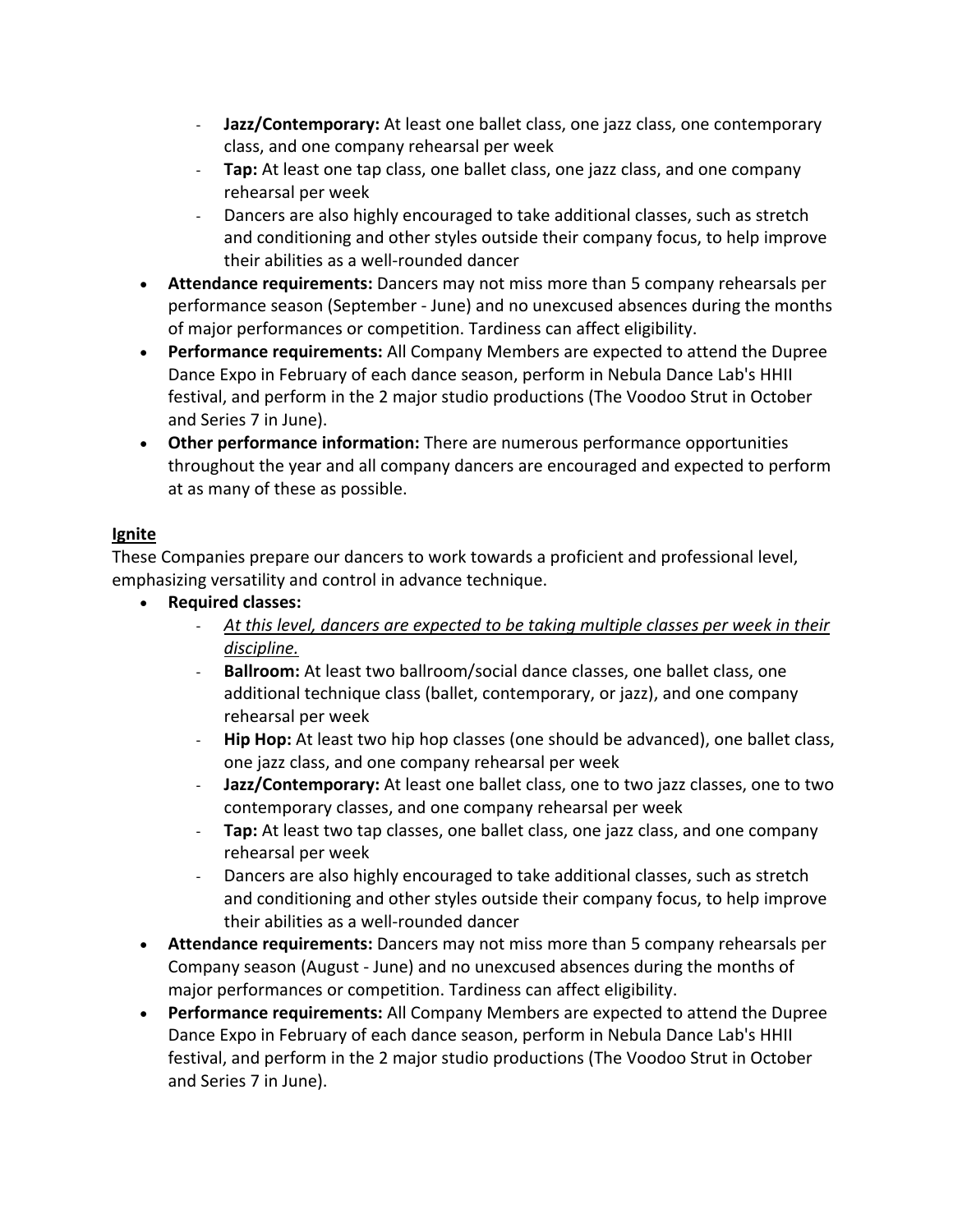• **Other performance information:** There are numerous performance opportunities throughout the year and all company dancers are encouraged and expected to perform at as many of these as possible.

### **Converge**

These Companies are competition focused and allow for dancers of all ages to work and learn together. Dancers are not expected to necessarily be working at the same technique level.

- **Required classes:**
	- **Ballroom:** At least one ballroom/social dance class, one technique class (ballet or jazz), and one company rehearsal per week
	- **Hip Hop:** At least one hip hop class, one technique class (ballet or jazz), and one company rehearsal per week
	- **Jazz/Contemporary:** At least one ballet class, one jazz class, and one company rehearsal per week
	- **Tap:** At least one tap class, one technique class (ballet or jazz), and one company rehearsal per week
- **Attendance requirements:** Dancers may not miss more than 5 company rehearsals per Company season (August - June) and no unexcused absences during the months of major performances or competition. Tardiness can affect eligibility.
- **Performance requirements:** All Company Members are expected to attend the Dupree Dance Expo in February of each dance season, perform in Nebula Dance Lab's HHII festival, and perform in the 2 major studio productions (The Voodoo Strut in October and Series 7 in June).
- **Other performance information:** There are numerous performance opportunities throughout the year and all company dancers are encouraged and expected to perform at as many of these as possible.

## **Prism**

These Companies are comprised of semi-professional and professional dancers who are expected to be training rigorously in their discipline while also appropriately cross training to better their own technique and overall self-care.

At this time, our Prism companies are project focused and invitation only. If you are interested in being a part of one of our Prism companies (Hip Hop, Jazz/Contemporary, and/or Tap), please contact us at info@thedancenetworksb.com.

Students auditioning for Ignite Companies may also be considered for our Prism Companies.

## **Included in your Company Fees:**

- Performance costumes and custom company apparel (for students in more than one company, there is an additional \$175 costume fee for each additional company)
- Access to discounts, including our online swag store, special events, and Master Classes
- Administration fees for competition and other company performance opportunities
- Extra company rehearsals as needed
- FREE space for student choreography and rehearsals
- Personal mentorship for student choreographers